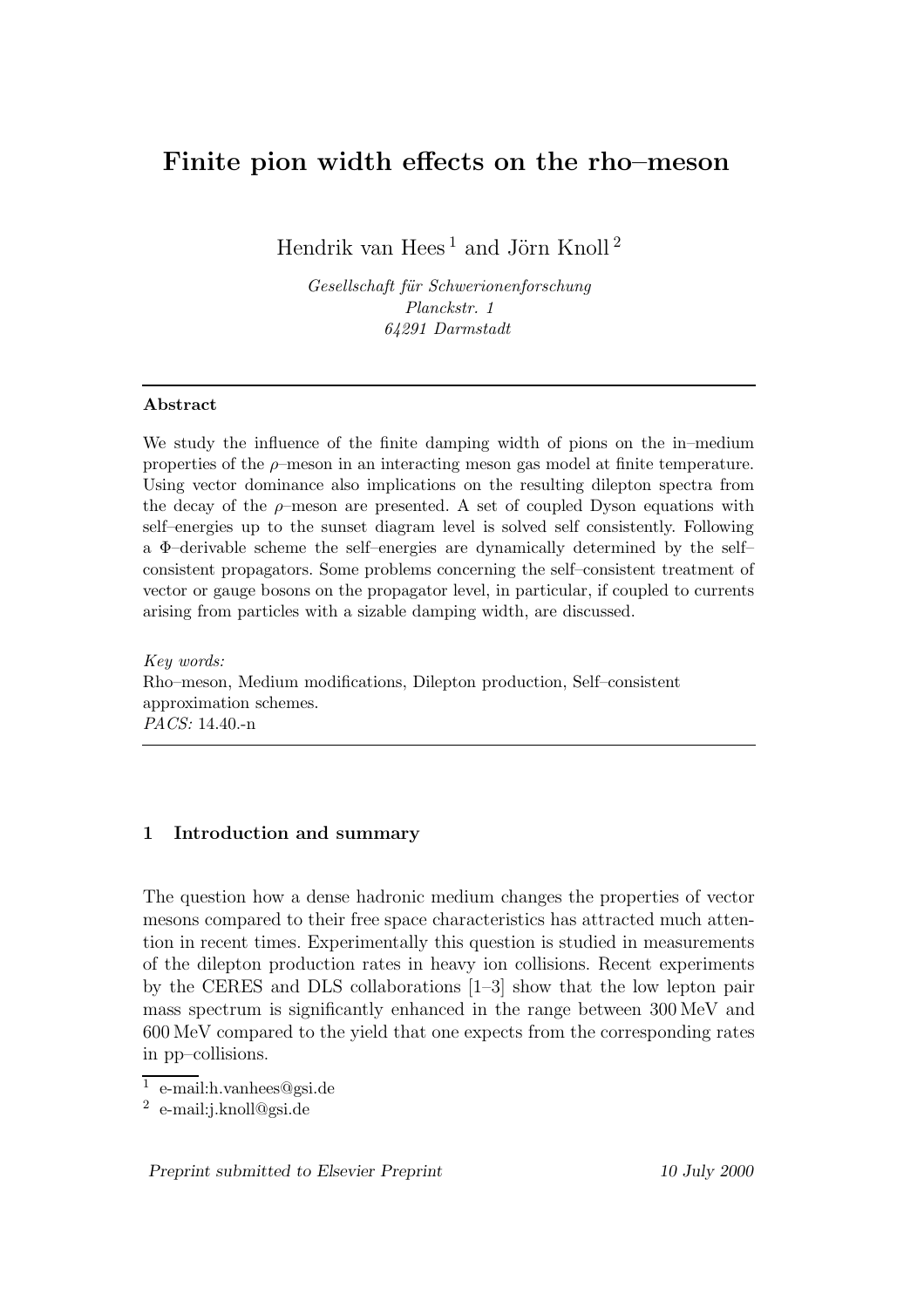From the theoretical side various mechanisms are proposed to explain these influences of a hadronic matter surrounding on the spectral properties of vector mesons[4–11]. With the upgrade of CERES and the new dilepton project HADES at GSI a more precise view on the spectral information of vector mesons is expected. Still in most of theoretical investigations the damping width gained by stable particles due to collisions in dense matter is either ignored or treated within an extended perturbation theory picture[12]. In this contribution we study the in–medium properties of the  $\rho$ –meson due to the damping width of pions in a dense meson gas within a self–consistent scheme.

The field theoretical model, which is inspired from vector meson dominance theories[13], is discussed in section 2. Thereby the finite pion width is modelled with a four–pion self–interaction in order to keep the investigation as simple as possible. The coupling strength is adjusted as to produce a pion damping– width of reasonable strength, such as to simulate the width a pion would obtain in a baryon rich environment due to the strong coupling to baryonic resonance channels, like the  $\Delta$ –resonance. The self–consistent equations of motion are derived from Baym's  $\Phi$ -functional [14–16] and the problem of renormalisation is left aside by taking into account only the imaginary parts of the self–energies but keeping the normalisation of the spectral function fixed.

This self–consistent treatment described in section 3 respects the conservation laws for the expectation values of conserved currents and at the same time ensures the dynamical as well as the thermodynamical consistency of the scheme. Especially the effects of bremsstrahlung and annihilation processes are taken into account consistently.

Finally in section 4 we discuss the principal problems with the treatment of vector mesons in such a scheme which are mainly due to the fact that within the Φ–functional formalism the vertex corrections necessary to ensure the Ward–Takahashi identities for the propagator are ignored. In our model calculations we work around this problem by projecting onto the transverse part of the propagators such that the errors of this shortcoming can be expected to be small. In the appendix we elaborate on some details of this projection method.

# 2 The model

In order to isolate the pion width effects we consider a purely mesonic model system consisting of charged pions, neutral  $\rho$ –mesons, and also the chiral partner of the  $\rho$ , the  $a_1$ –meson, with the interaction Lagrangian

$$
\mathscr{L}^{\text{int}} = i g_{\rho\pi\pi} \rho_{\mu} \pi^* \overleftrightarrow{\partial}^{\mu} \pi + g_{\pi\rho a_1} \pi \rho_{\mu} a_1^{\mu} + \frac{g_{\pi 4}}{8} (\pi^* \pi)^2 + cc.
$$
 (1)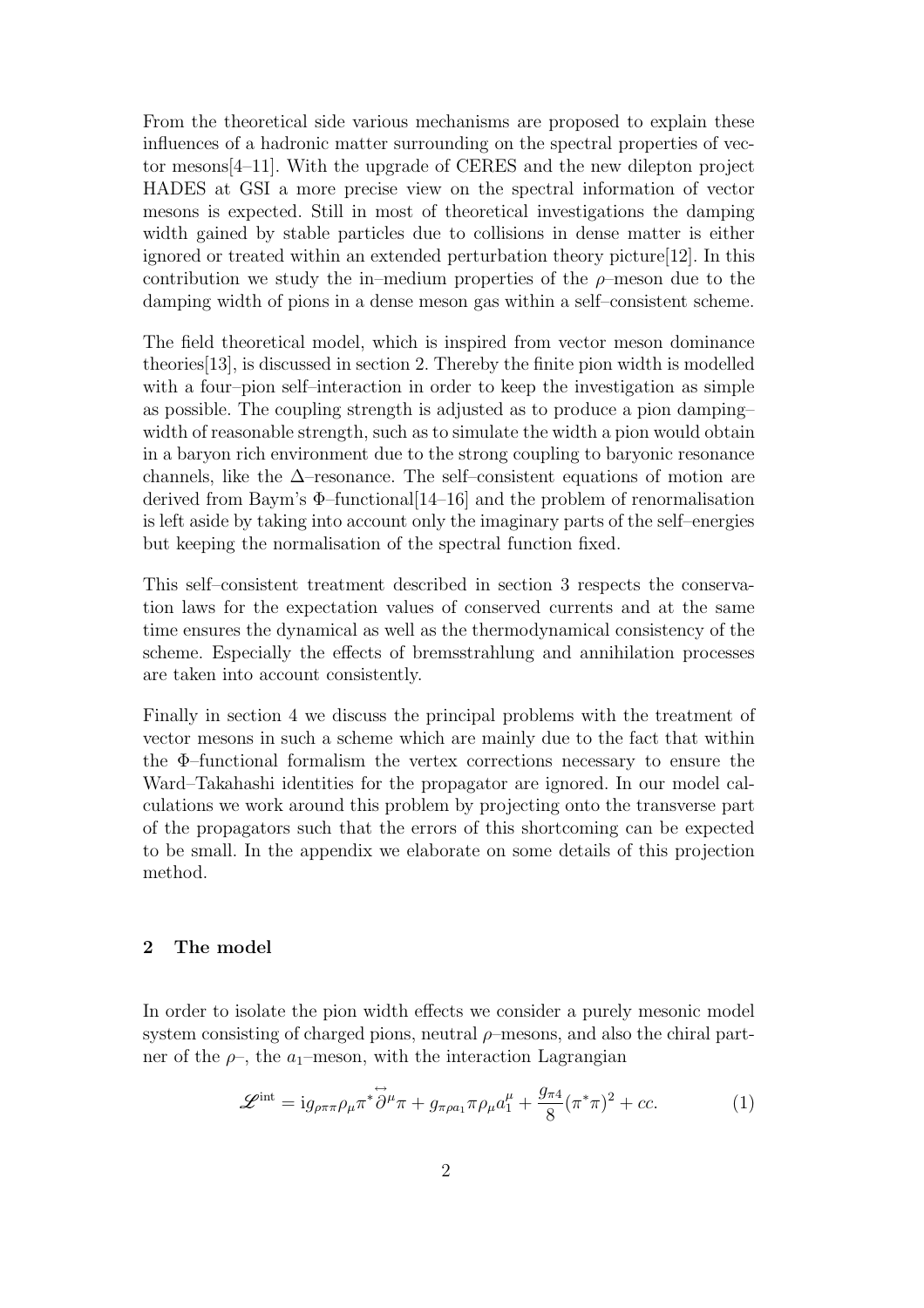We do not explicitely write down the free Lagrangian, but we like to mention that we consider the  $\rho$ -meson as a gauge particle. The first two coupling constants are adjusted to provide the corresponding vacuum widths of the  $\rho$ and  $a_1$ –meson at the nominal masses of 770 MeV and 1200 MeV and widths of  $\Gamma_{\rho} = 150 \,\text{MeV}$  and  $\Gamma_{a_1} = 400 \,\text{MeV}$ , respectively. The four- $\pi$  interaction is used as a tool to furnish additional collisions among the pions. The idea of this term is to provide pion damping widths of about 50 MeV or more as they would occur due to the strong coupling to the  $NN^{-1}$  and  $\Delta N^{-1}$  channels in an environment at finite baryon density.

The  $\Phi$ -functional method originally invented by Baym[15] provides a selfconsistent scheme applicable even in the case of broad resonances. It is based on a resummation for the partition sum [14,16]. Its two particle irreducible part  $\Phi\{G\}$  generates the irreducible self-energy  $\Sigma(x, y)$  via a functional variation with respect to the propagator  $G(y, x)$ , i.e.

$$
-i\Sigma(x,y) = \frac{\delta i\Phi}{\delta i G(y,x)}.
$$
\n(2)

Thereby Φ, constructed from two-particle irreducible closed diagrams of the Lagrangian (1) solely depends on fully resummed, i.e. self–consistently generated propagators  $G(x, y)$ . In graphical terms, the variation (2) with respect to G is realized by opening a propagator line in all diagrams of  $\Phi$ . Further details and the extension to include classical fields or condensates into the scheme are given in ref. [17].

Truncating Φ to a limited subset of diagrams, while preserving the variational relation (2) between  $\Phi^{\text{(appr.)}}$  and  $\Sigma^{\text{(appr.)}}(x, y)$  defines an approximation with built–in consistency. Baym[15] showed that such a Dyson resummation scheme is conserving at the expectation value level of conserved currents related to global symmetries, realised as a linear representation of the corresponding group, of the original theory, that its physical processes fulfil detailed balance and unitarity and that at the same time the scheme is thermodynamically consistent. However symmetries and conservation laws may no longer be maintained on the correlator level, a draw–back that will lead to problems for the self–consistent treatment of vector and gauge particles on the propagator level, as discussed in sect. 3.

Interested in the effects arising from the damping width of the particles we discard all changes in the real part of the self energies, keeping however the sum–rule of the spectral functions normalised. In this way we avoid renormalisation problems which require a temperature independent subtraction scheme. The latter will be discussed in detail in a forthcoming paper [18]. Neglecting changes in real parts of the self–energies also entitles to drop tadpole contributions. The treatment of the tensor structure of the  $\rho$ – and  $a_1$ –polarisation tensors is discussed in sect. 3. Here we first discuss the results of the self–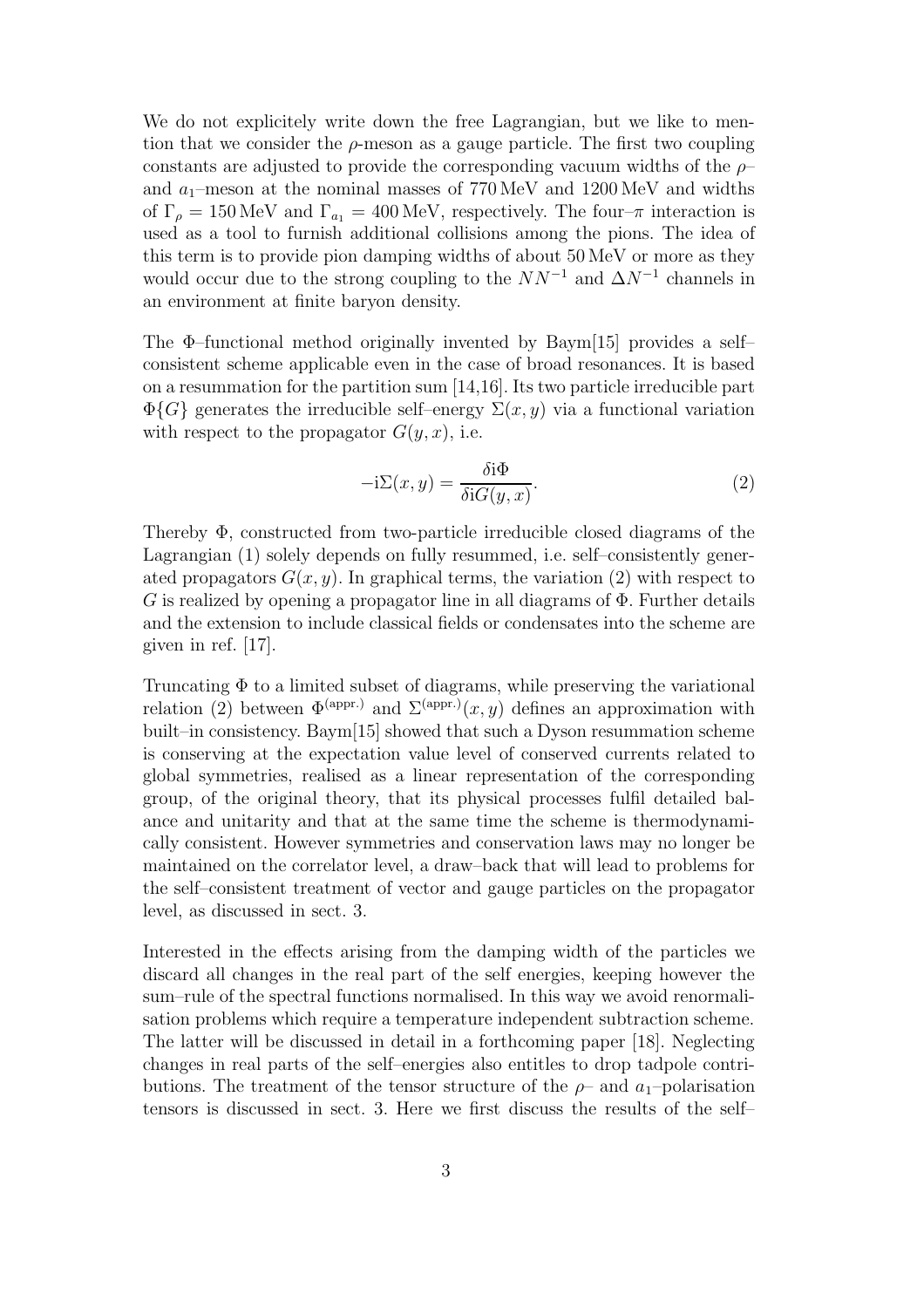

Fig. 1. Spectral function (left) and decay width (right) of the pion as a function of the pion energy at a pion momentum of 150  $MeV/c$  in the vacuum and for two self–consistent cases discussed in the text.

consistent calculations.

For our model Lagrangian (1) and neglecting tadpole contributions one obtains the following diagrams for  $\Phi$  at the two–point level which generate the subsequently given three self energies  $\Pi_{\rho}$ ,  $\Pi_{a_1}$  and  $\Sigma_{\pi}$ 



They are the driving terms for the corresponding three Dyson equations, which form a coupled scheme which has to be solved self–consistently. The Φ–derivable scheme pictorially illustrates the concept of Newton's principle of  $actio = reactio$  and detailed balance. If the self-energy of one particle is modified due to the coupling to other species, these other species also obtain a corresponding term in their self–energy. In the vacuum the  $\rho$ – and  $a_1$ –meson self–energies have the standard thresholds at  $\sqrt{s} = 2m_{\pi}$  and at  $3m_{\pi}$  respectively. For the pion as the only stable particle in the vacuum with a pole at  $m_{\pi}$  the threshold opens at  $\sqrt{s} = 3m_{\pi}$  due to the first and last diagram of  $\Sigma_{\pi}$ . Correspondingly the vacuum spectral function of the pion shows already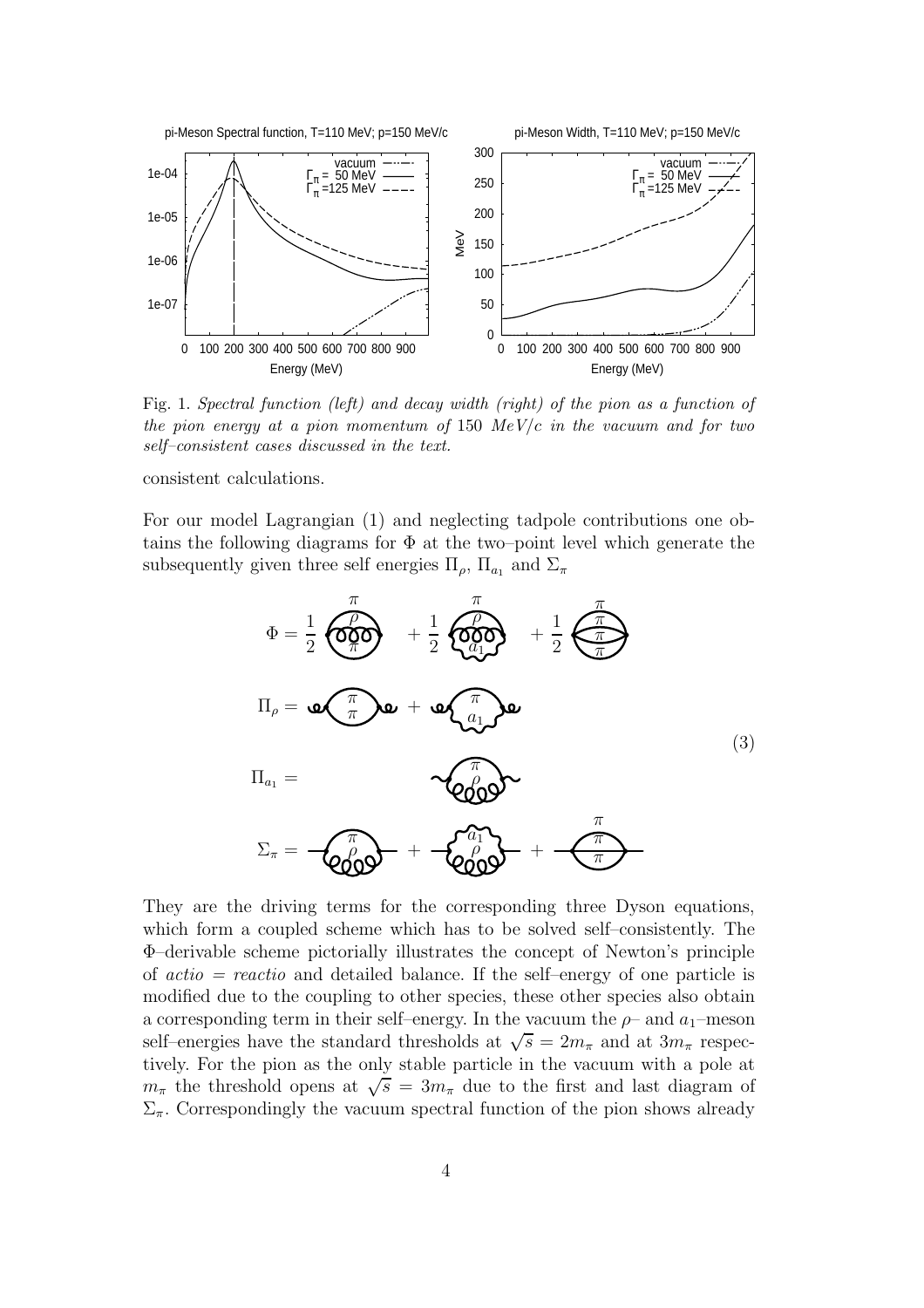spectral strength for  $\sqrt{s} > 3m_{\pi}$ , c.f. fig. 1 (left).

Self–consistent equilibrium calculations are performed keeping the full dependence of all two–point functions on three momentum  $\vec{p}$  and energy  $p_0$ , and treating all propagators with their dynamically determined self–energies.

The examples shown refer to a temperature of  $T = 110 \,\text{MeV}$  appropriate for the CERES data. We discuss three different settings. First the  $\rho$ -meson polarisation tensor is calculated simply by the perturbative pion loop, i.e. with vacuum pion propagators and thermal Bose–Einstein weights (no self– consistent treatment). The two other cases refer to self–consistent solutions of the coupled Dyson scheme, where the four- $\pi$  interaction is tuned such that the sun–set diagram provides a moderate pion damping width of about 50 MeV and a strong one of 125 MeV around the peak of the pion spectral function, c.f. fig. 1. Since in the thermal case any excitation energy is available, though with corresponding thermal weights, all thresholds disappear and the spectral functions show strength at *all* energies<sup>3</sup>! The pion functions shown in Fig. 1 at a fixed momentum of 150MeV are plotted against energy in order to illustrate that there is significant strength also in the space–like region (below the light cone at  $150 \,\text{MeV}$ ) resulting from  $\pi-\pi$  scattering processes.

As an illustration we display a 3–d plot of the  $\rho$ –meson spectral function as a function of  $p_0$  and  $|\vec{p}|$  in Fig. 2, top left. The right part shows the transverse spectral function as a function of invariant mass at fixed three–momentum of  $150 \,\mathrm{MeV}/c$  in vacuum and for the two self–consistent cases. The minor changes at the low mass side of the  $\rho$ -meson spectral function become significant in the dilepton yields given in the left bottom panel. The reason lies in the statistical weights together with additional kinematical factors  $\propto m^{-3}$  from the dilepton– decay mechanism described by the vector meson dominance principle[13]. For the moderate damping case  $(\Gamma_{\pi} = 50 \,\text{MeV})$  we have decomposed the dilepton rate into partial contributions associated with  $\pi-\pi$  bremsstrahlung,  $\pi-\pi$  annihilation and the contribution from the  $a_1$ –meson, which can be interpreted as the  $a_1$  Dalitz decay.

The low mass part is completely dominated by pion bremsstrahlung contributions (like–charge states in the pion loop). This contribution, which vanishes in lowest order perturbation theory, is *finite* for pions with finite width. It has to be interpreted as bremsstrahlung, since the finite width results from collisions with other particles present in the heat bath. Compared to the standard treatment, where the bremsstrahlung is calculated independently of the  $\pi-\pi$ annihilation process, this self–consistent treatment has a few advantages. The

<sup>&</sup>lt;sup>3</sup> In mathematical terms: all branch–cuts in the complex energy plane reach from  $-\infty$  to  $+\infty$ , and the physical sheets of the retarded functions are completely separated from the physical sheets of the corresponding advanced functions by these cuts.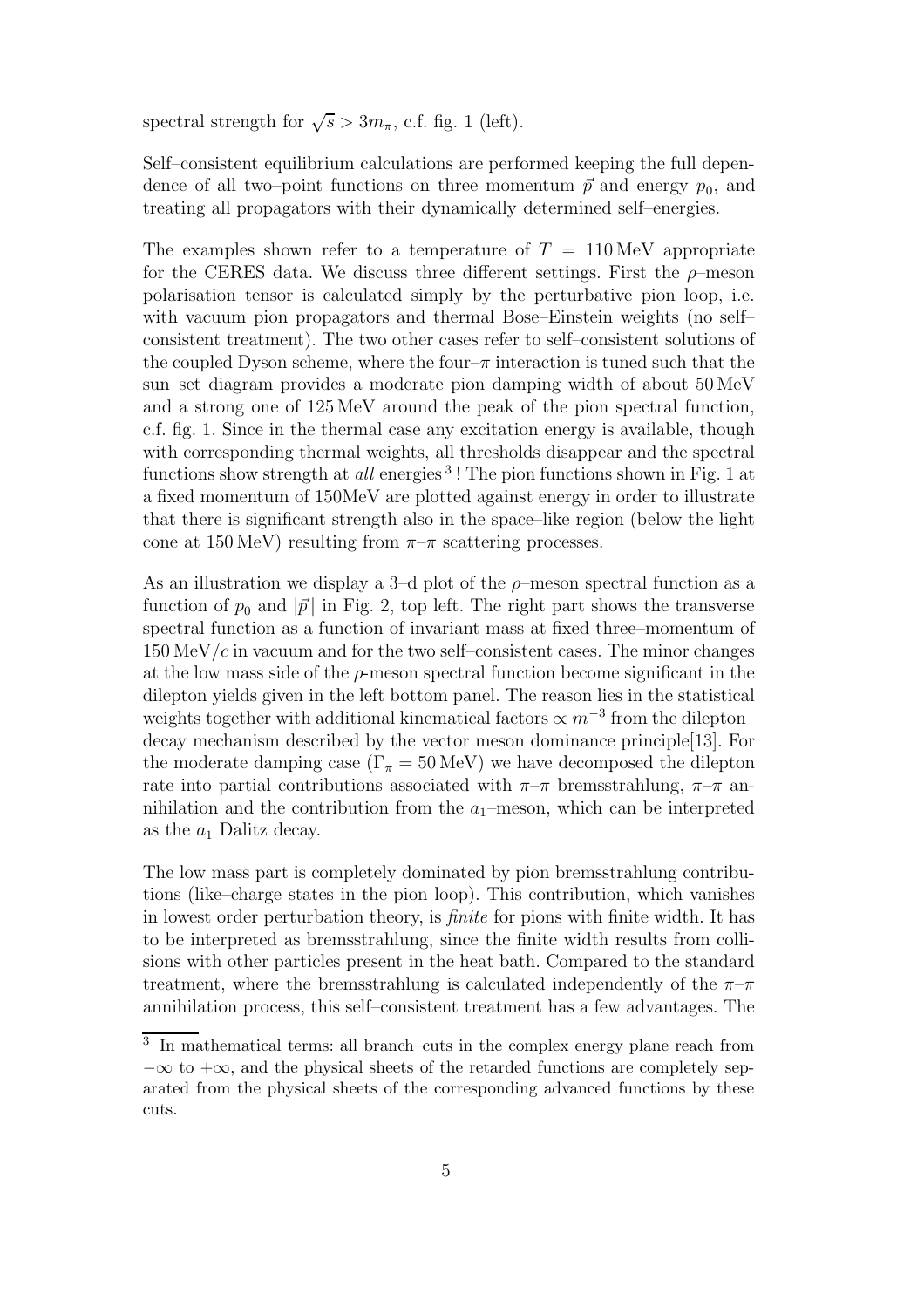

Fig. 2. top: ρ–meson spectral function, bottom: thermal dilepton rate.

bremsstrahlung contribution is calculated consistently with the annihilation process, it appropriately accounts for the Landau–Pomeranchuk suppression at low invariant masses [19] and at the same time includes the in–medium pion electromagnetic form–factor for the bremsstrahlung part. As a result the finite pion width adds significant strength to the mass region below 500 MeV compared to the trivial treatment with the vacuum spectral function. Therefore the resulting dilepton spectrum essentially shows no drop any more in this low mass region already for a moderate pion width of 50 MeV. The  $a_1$ Dalitz decay contribution can be read off from the partial  $\rho$ -meson width due to the  $\pi$ -a<sub>1</sub> loop in  $\Pi_{\rho}$ . This component is seen to be unimportant at all energies in the present calculations where medium modifications of the masses of the mesons are discarded. The latter can be included through renormalised dispersion relations within such a consistent scheme.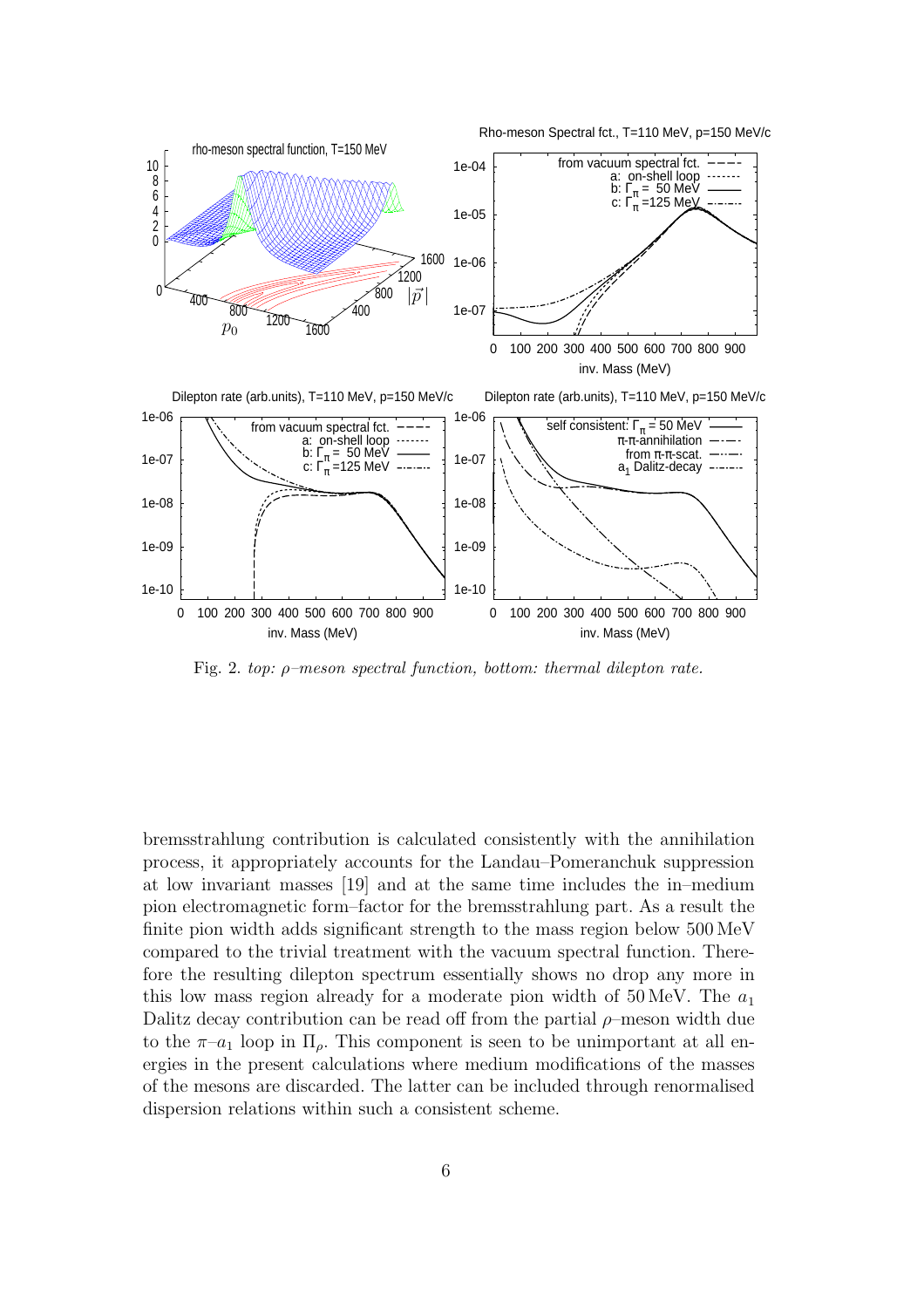#### 3 Longitudinal and transverse components

While scalar particles and couplings can be treated self–consistently with no principle problems at any truncation level, considerable difficulties and undesired features arise in the case of vector particles. The origin lies in the fact that, though in Φ–derivable Dyson resummations symmetries and conservation laws are fulfilled at the expectation value level, they are generally no longer guaranteed at the correlator level. Considering the  $\rho$ -meson as a gauge particle one has to care about local gauge symmetries, where the situation is even worse, because the symmetry of the quantised theory is not the original one but the non–linear BRST symmetry [20,21]. Contrary to perturbation theory, where the loop expansion corresponds to a strict power expansion in  $\hbar$  and symmetries are maintained order by order, partial resummations mix different orders and thus are violating the corresponding symmetries. It is obvious that the scheme discussed above indeed violates the Ward identities on the correlator level and thus the vector–meson polarisation tensor is no longer 4–dimensionally transverse. This means that unphysical states are propagated within the internal lines of the Φ–derivable approximation scheme which leads to a number of conceptual difficulties and to explicit difficulties in the numerical treatment of the problem. In the above calculations we have worked around this problem in the following way.

For the exact polarisation tensor we know that for  $\vec{p} = 0$  the temporal components exactly vanish  $\Pi^{00}(q) = \Pi^{0i}(q) = \Pi^{i0}(q) = 0$  for  $q_0 \neq 0$ , while this is not the case for the self–consistently constructed tensor [19]. Indeed these components are tied to the conservation of charge and therefore involve a relaxation time for a conserved quantity which is of course infinite while the self–consistent result always reflects the damping time of the propagators in the loop. This behaviour is studied in detail in ref. [19], both on the classical and quantum many body Green's function level within the real time formalism. There it has been shown that current conservation can only be restored through a resummation of all the scattering processes in a transport picture which amounts to a Bethe–Salpeter ladder resummation in the corresponding quantum field theory description. This will be discussed to some extent in sect. 4. At this level it is important to realise that the spatial components generally suffer less corrections from this resummation in case that the relaxation time for the transverse current–current correlator is comparable to the damping time of the propagators in the loop. The time components, however, suffer significant corrections. Thus our strategy for the self–consistent loop calculation is the following: from the loop calculation of the polarisation tensors Π (of the  $\rho$ -meson) we evaluate only the information obtained for the spatial components  $\Pi^{ik}$ . Taking the following two spatial traces (details are given in the appendix A)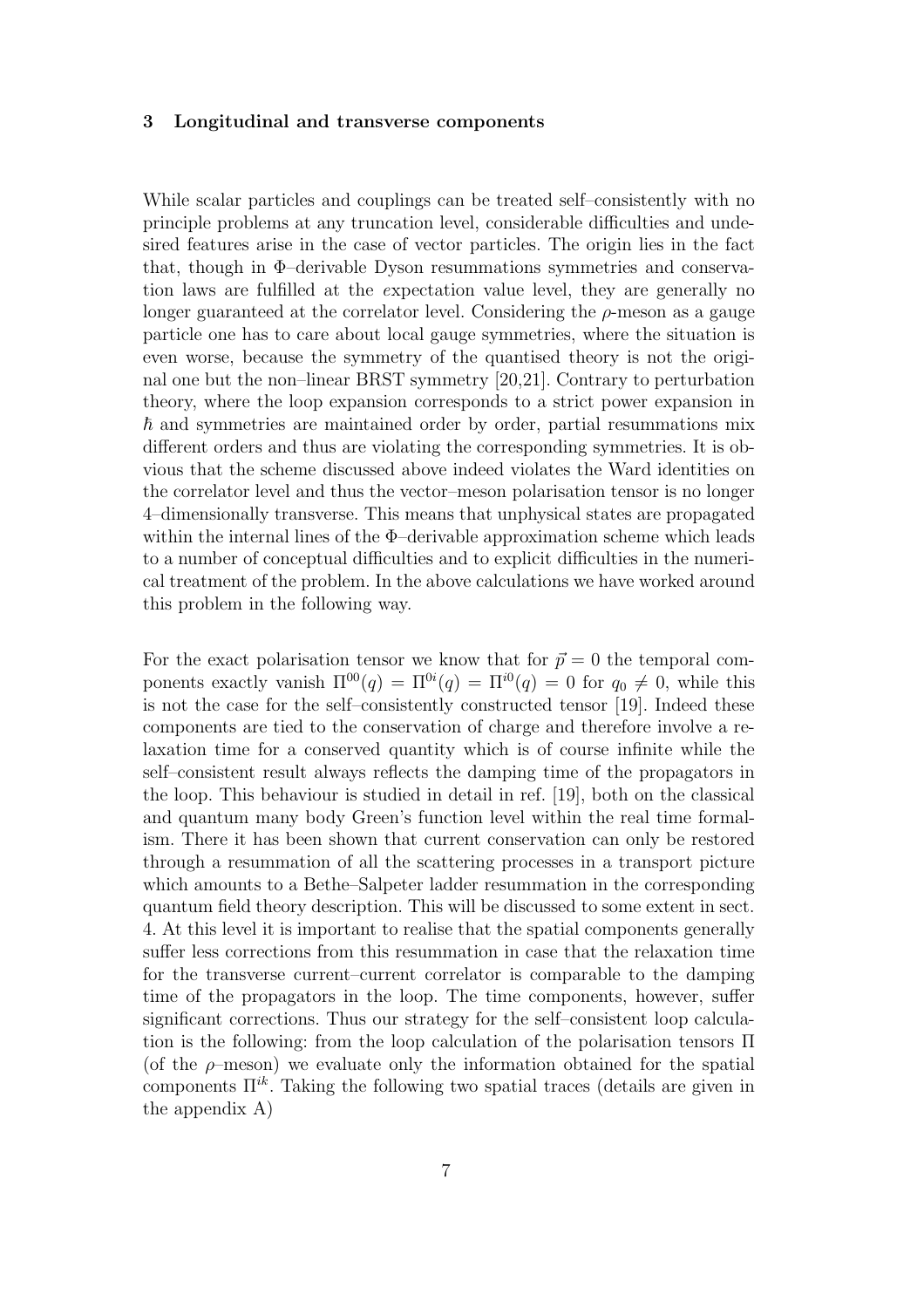

Fig. 3. Left: Imaginary part of the Longitudinal (L) and transverse (T)  $\rho$ -meson polarisation tensor at  $T = 110 \text{ MeV}$ . case (a): finite temperature on-shell-loop calculation; case (b): self-consistent calculation for the case where  $\Gamma_{\pi} = 125 \text{ MeV}$ . Right: the same for the corresponding widths  $\Gamma_{\rho} = -\text{Im}\,\Pi_{\rho}/p^0$ .

$$
3\Pi_3 = -g_{ik}\Pi^{ik} = 2\Pi_T + \frac{(q^0)^2}{q^2}\Pi_L
$$
  
\n
$$
\Pi_1 = \frac{q_i q_k}{\bar{q}^2}\Pi^{ik} = \frac{(q^0)^2}{q^2}\Pi_L
$$
  
\n
$$
\left.\begin{array}{ccc}\n\downarrow & \hat{\partial}_\mu \Pi^{\mu\nu} = 0 \\
\downarrow & \hat{\partial}_\mu \Pi^{\mu\nu} = 0\n\end{array}\right\}
$$
\n(4)

permits to deduce the 3–dim. longitudinal and transverse tensor components  $\Pi_L$  and  $\Pi_T$  under the condition that the polarisation tensor is exactly 4– dim. transversal. This construction thus fulfils current conservation on the correlator level.

The result of this procedure is shown in fig. 3 for the components of the  $\rho$ meson polarisation tensor for a finite spatial momentum of  $\vec{p} = 150 \,\text{MeV}$ . The plots show Im  $\Pi_L$  and Im  $\Pi_T$  first for the on–shell loop result, i.e. with vacuum pion spectral functions and thermal occupations. For this on–shell loop case to very good approximation one finds  $\Pi_L = \Pi_T$  for time like momenta, while as expected they deviate in sign for space–like momenta. The longitudinal component exactly vanishes on the light cone and changes sign there. Thus the tensor is entirely transverse on the light cone as it should! Switching to the self–consistent results the threshold gap between  $\sqrt{s} \in [0, 2m_{\pi}]$  is completely filled. At non–zero momenta  $\vec{p}$  the longitudinal and tranverse component deviate from one another towards low invariant masses, i.e.  $\sqrt{s}$  < 400 MeV in this case, while they are identical for large  $\sqrt{s}$  as they should. As both components  $\Pi_L$  and  $\Pi_T$  are constructed from different moments of the numerically given  $\Pi^{ik}$ , the agreement of the two components at large  $\sqrt{s}$  shows the numerical precision of the employed loop integration method. The resulting behaviour is further clarified in the right part of fig. 3, which shows the resulting damp-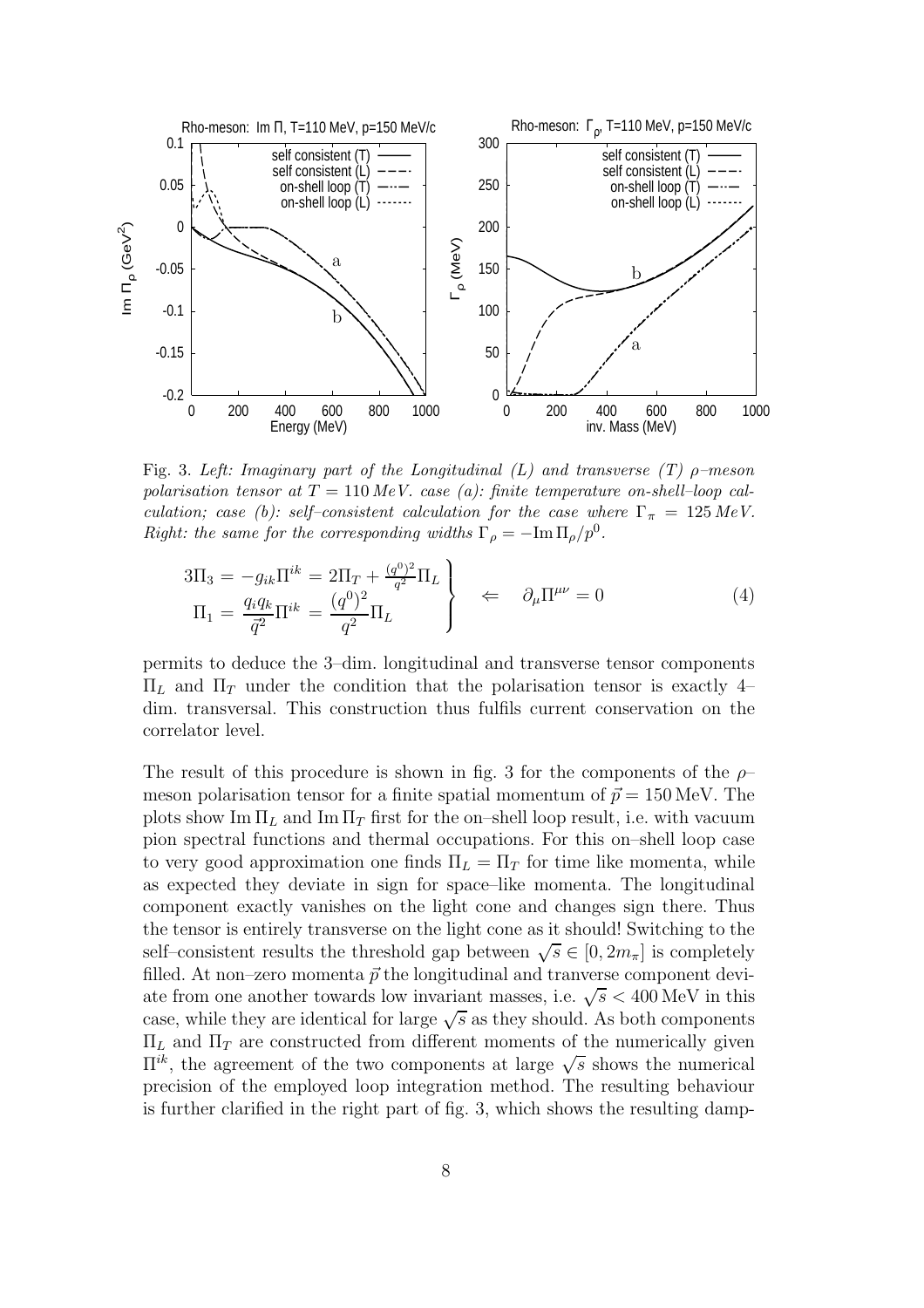ing width of the  $\rho$ -meson  $\Gamma_{\rho}(p) = -\text{Im}\,\Pi_{\rho}(p)/p^0$ . One sees that the typical threshold behaviour of the on–shell loop is completely changed in the self– consistent result. The transverse width is with  $\Gamma_T \approx 150$  MeV almost constant over the displayed invariant mass range! For the longitudinal component one has to consider the kinematical factor entering in specific tensor components, e.g.  $\Pi^{00} = \Pi_L \, \bar{q}^2 / q^2$ , such that also  $\Gamma^{00}$  is about constant.

While current conservation has been restored on the correlator level by the procedure above, the Ward–Takahashi identities are certainly not fulfilled. Thus the whole procedure will not be gauge covariant. Still from the experience discussed in ref. [19] we expect that this method provides a good approximation to the in–medium polarisation tensor at finite temperature. In particular for the light pions which at  $T = 150 \,\text{MeV}$  have already quite relativistic energies we expect that the mutual scattering leads to fairly isotropic distributions after each scattering such that the memory on some initial fluctuation of the pion current is already lost after the first collision, c.f. the discussions in ref. [19] and in the next section.

### 4 Symmetries and gauge invariance

In view of the difficulties to provide a gauge–invariant scheme one may raise the question: is there a self–consistent truncation scheme beyond the mean field level for the gauge fields, which preserves gauge invariance? In particular we are interested that the internal dynamics, i.e. the dynamical quantities like classical fields and propagators which enter the self–consistent set of equations remain gauge covariant.

At the mean field level the gauge fields couple to the expectation values of the vector currents and gauge covariance is fully maintained. This level is explored in all hard thermal loop (HTL) approaches [22–25]. For the  $\pi$ - $\rho$ -meson system the mean field approximation is given by the following Φ–derivable scheme (again omitting the tadpole term for the pion self–energy)

$$
\Phi\{G_{\pi}, \rho\} = \text{X000} \left( \begin{array}{cc} \pi \\ \pi \end{array} \right) + \left( \begin{array}{cc} \pi \\ \pi \\ \pi \end{array} \right) \qquad (5)
$$

$$
\Sigma_{\pi} = \frac{\rho \mathbf{S}}{\tau} + \frac{\pi}{\tau} \tag{6}
$$

$$
\left(\partial^{\nu}\partial_{\nu} - m^2\right)\rho^{\mu} = j^{\mu} = \overset{\rho}{\bigodot} \tag{7}
$$

π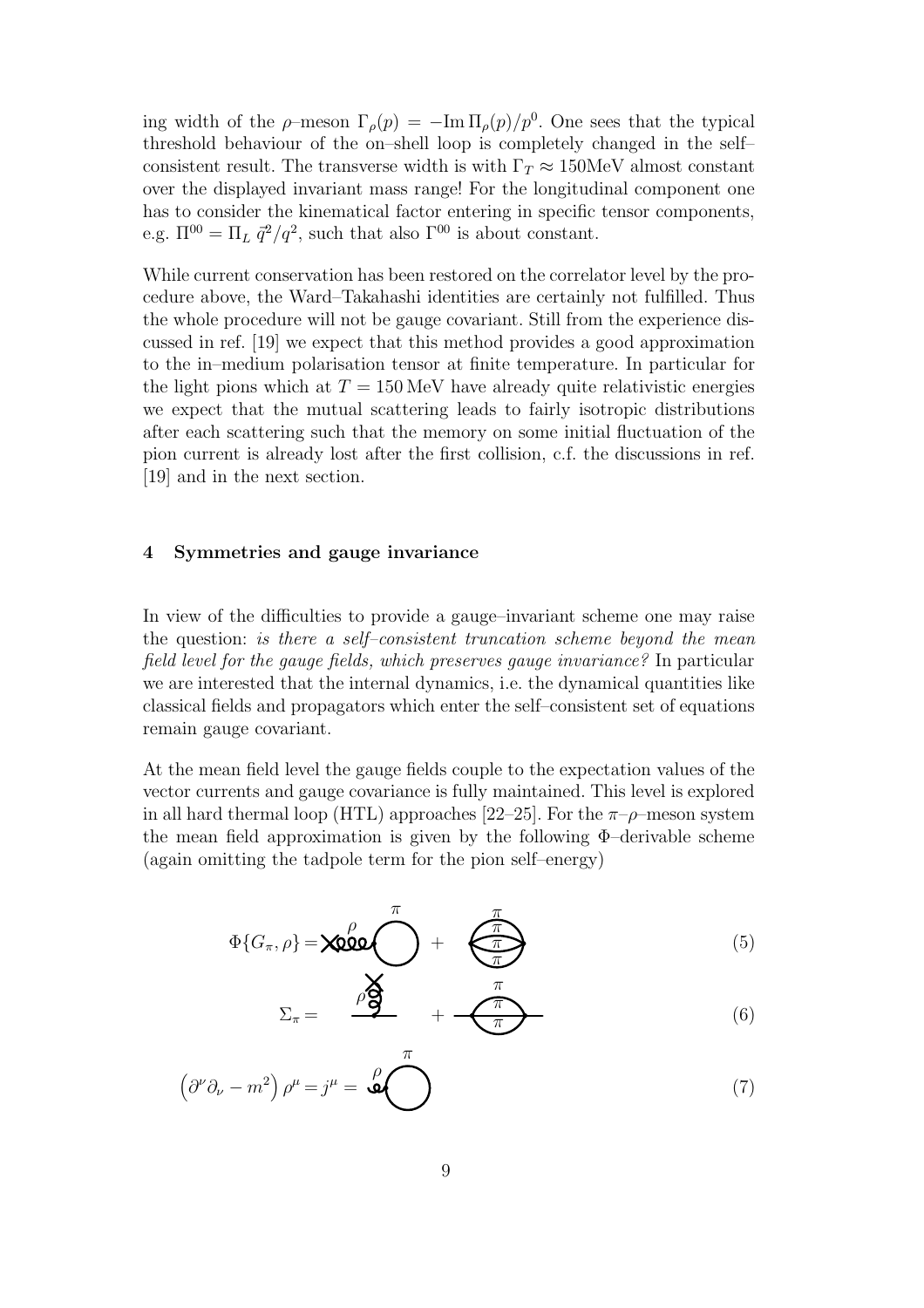Here full lines represent the self–consistent pion propagators and curly lines with a cross represent the classical  $\rho$ -meson field, governed by the classical field equations of motion (7). Since  $\Phi$  is invariant with respect to gauge transformations of the classical vector field  $\rho^{\mu}$ , the resulting equations of motion are gauge covariant.

The step to construct symmetry preserving correlation functions is provided by considering the linear response of the system on fluctuations in the background field [26,15], see also [27] in the context of gauge and Goldstone bosons. Thereby gauge covariance also holds for fluctuations  $\rho^{\mu} + \delta \rho^{\mu}$  around mean field solution of  $(6 - 7)$ . Thus, one can then define a gauge covariant *external* polarisation tensor via variations with respect to the background field  $\delta \rho^{\mu}$ 

$$
\Pi_{\mu\nu}^{\text{ext}}(x_1, x_2) = \frac{\delta}{\delta \rho^{\mu}(x_2)} \left. \frac{\delta \Phi[G_{\pi}, \rho]}{\delta \rho^{\nu}(x_1)} \right|_{G_{\pi}[\rho]} = \text{Gov}_{\text{L}}^{\rho} \tag{8}
$$

as a linear response to fluctuations around the mean field. This tensor can be accessed through a corresponding three–point–vertex equation

$$
\frac{\delta G_{\pi}}{\delta \rho^{\mu}} = \sum \mathbf{Q} \mathbf{Q} = \sum \mathbf{Q} + \sum \mathbf{Q} \mathbf{Q} \tag{9}
$$

In order to maintain all symmetries and invariances, the four-point Bethe– Salpeter Kernel in this equation has to be chosen consistently with the Φ– functional (5) [15,26], i.e. as a second functional variation of  $\Phi$  with respect to the propagators

$$
K_{1234} = \frac{\delta^2 \Phi}{\delta G_{12} \delta G_{34}} = \bigoplus \tag{10}
$$

Thereby the pion propagator entering the ladder resummation (9) is determined by the self-consistent solution of Eq. (6) at vanishing classical  $\rho$ -field. In particular this ladder resummation accounts for real physical scattering processes, a phenomenon already discussed in [19] for the description of Bremsstrahlung within a classical transport scheme (Landau–Pomeranchuk–Migdal effect). From this point of view one clearly sees that the pure Φ–functional formalism without the vertex corrections (9) just describes the "decay of states" due to collision broadening. Thus in the  $\Phi$ -Dyson scheme (3) all components of the *internal*  $\rho$ -meson polarisation tensor have a *time-decaying* behaviour with a decay constant given by the pion damping rate  $\Gamma_{\pi}$ . However, the exact tensor has at least two decay times, one for the transverse components and a second one which involves the conserved charge and which naturally is infinite. The Dyson resummation fails to cope with this, since there also the 00–component approximately behaves like

$$
\Pi_{\rho}^{00}(\tau,\vec{p}=0) \propto e^{-\Gamma_{\pi}\tau}
$$
\n(11)

in a mixed time–momentum representation. This clearly violates charge conservation, since  $\partial_0 \Pi_{\rho}^{00}(\tau, \vec{p})|_{\vec{p}=0}$  does not vanish! Yet, accounting coherently for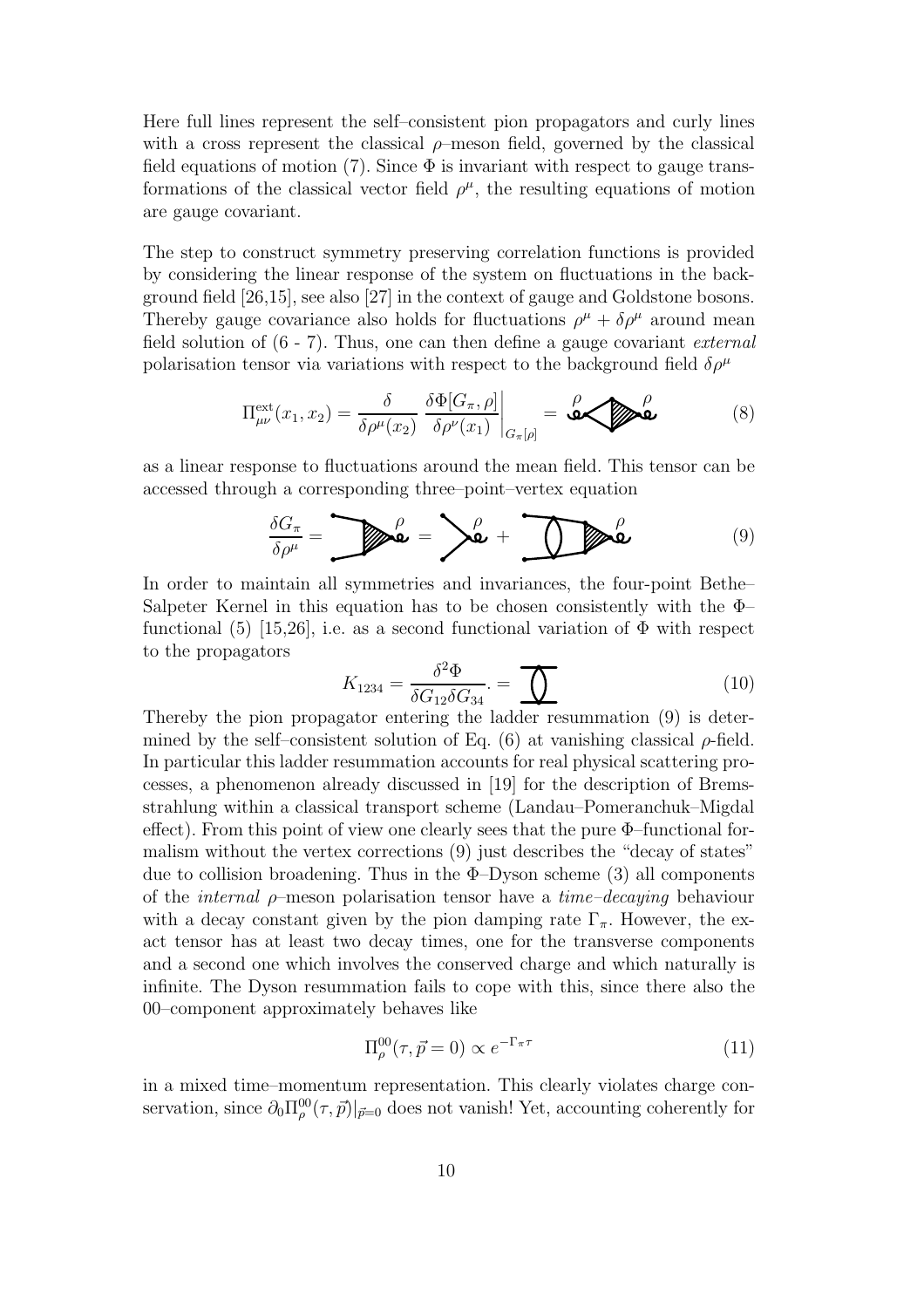the multiple scattering of the particles through the vertex resummation (9) keeps track of the "charge flow" into other states and thus restores charge conservation. Within classical considerations the ladder resummation (9) indeed yields

$$
\Pi_{\rho}^{00}(\tau,\vec{p}=0) \propto \sum_{n} \frac{(\Gamma \tau)^n}{n!} e^{-\Gamma \tau} = 1
$$
 (12)

confirming charge conservation. For further details c.f. ref. [19]. From the physics discussions above it is clear that these conclusions hold also for constant self–energies with a constant imaginary part. This is opposed to the vacuum case where a constant self–energy would not require any vertex correction! The formal origin of this difference lies in the fact that in the real time formulation of the field theory all relations become matrix relations from the contour time ordering. In particular the three point functions then have three independent retarded components<sup>4</sup> (c.f. [28,29]) and the corresponding Ward-Takahashi identities involve both retarded and advanced self energy terms which differ in the sign of their imaginary parts. Thus even for constant self–energies the terms related to the width do no longer cancel out in these identities in the true real time case at finite T.

#### 5 Comments and prospects

We presented self–consistent calculations of the vector meson production in a pion gas environment, where the width of the pion was generated by a pion four-vertex interaction. The novel part is that through the damping width standard thresholds known from vacuum calculations disappear and that contributions arising from pion bremsstrahlung and from  $\pi-\pi$ -annihilation are treated within the same scheme, and are therefore consistent with one another. With reasonable damping width for the pions the calculations show significant contributions to the dilepton spectrum in the mass range below 400 MeV. In the second part we discussed the particular features related to the self–consistent treatment of vector or gauge bosons.

Vertex corrections of various types were already considered in the literature in the context of the  $\rho$ -meson. They dealt with the case, where the pion couples to the nuclear sector, and vertex corrections related to the  $p$ –wave coupling of the  $\pi$ -N- $\Delta$ -vertex where included on phenomenological grounds using Landau–Migdal parameterisations for the  $\Delta$ -N interaction [30,31]. There the employed quasi-particle loops are straightforward and the "bubble" resummation (algebraic) also. More involved vertex corrections were considered in refs. [6] and by many others later, e.g. [12]. However in none of those papers

<sup>&</sup>lt;sup>4</sup> In the Matsubara formalism this corresponds to the fact that the different energy arguments of three point functions can be placed on different half planes.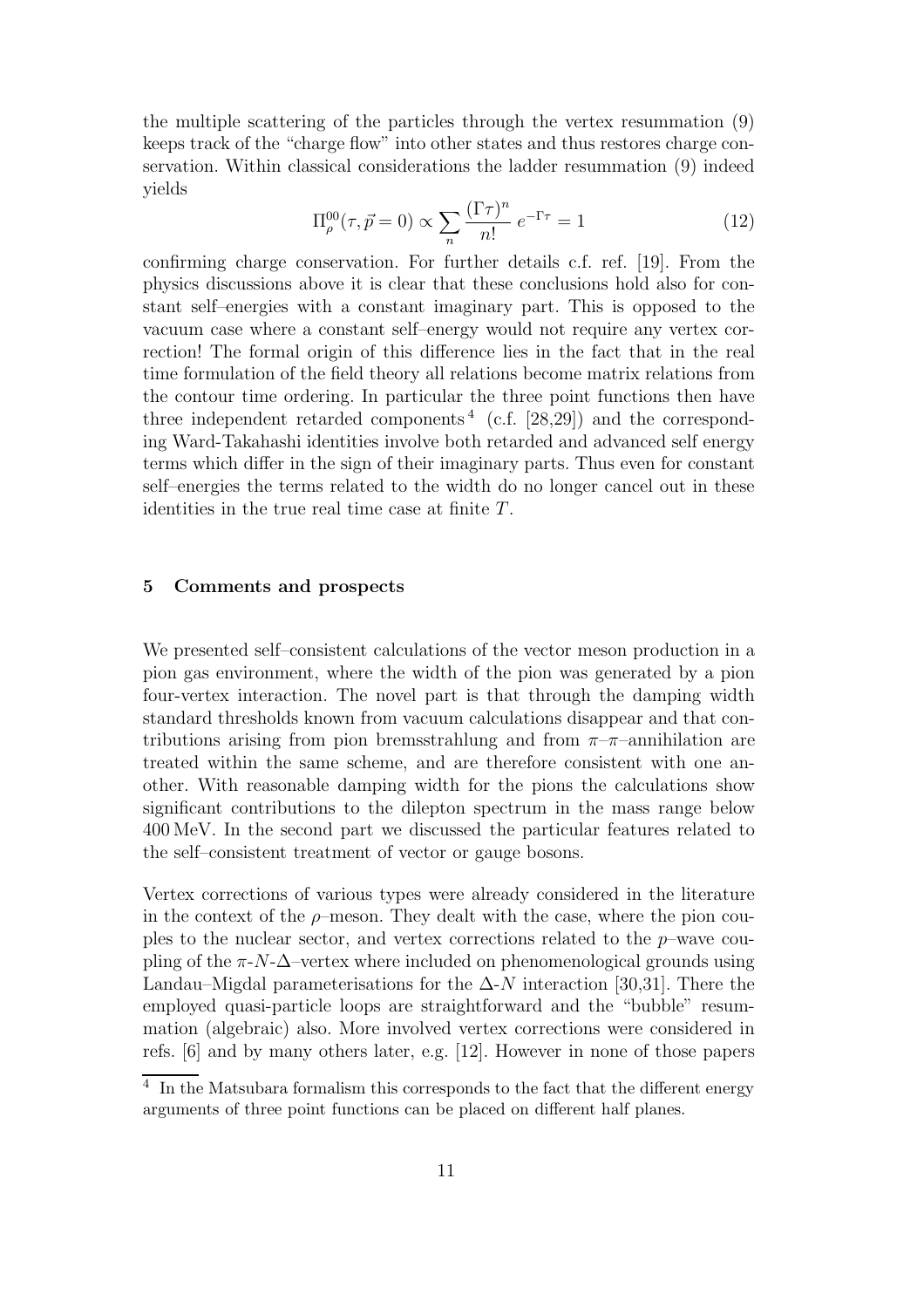the vertex corrections were done self–consistently, nor were they proven to restore gauge invariance, nor has there the question been addressed which vertex corrections are required, once the propagators in the self–energy loop of the gauge particles have a significant damping width. The latter question was addressed in ref. [19] in the context of photon production and put on formal grounds here. Using the background field scheme we explained above the steps to come to a consistent vertex equation (9-10). It is neither some vertex equation nor the exact vertex equation: it is precisely the vertex equation which pertains to the self–consistent pion self–energy given by (6) at vanishing background field. The consistency comes about by the fact that both, the pion self energy (6) and the Bethe–Salpeter kernel (10), are generated from the same  $\Phi$ -functional (5). The method is general and applies to any kind of Φ-functional supplemented by terms coupling to background gauge fields.

Two problems are to be mentioned in this context, a practical and a principle one. The practical problem concerns the fact that there is no feasible algorithm to calculate the external polarisation tensor (8). Already for our most simple example one has to solve the ladder re–summation in the Bethe–Salpeter equation with full off–shell momentum dependence for the three–point vertex given by (9). Even if one restricts oneself to the simplifying case of vanishing  $\rho$ -meson three–momentum for this vertex the numerical effort increases by about two orders of magnitude (for the full momentum dependence a factor  $10<sup>5</sup>$ ) compared to the presented numerical solution of self–consistent self–energies and is thus out of reach in practice.

However there is yet a principle problem. What one constructs by the vertex equation is the external polarisation tensor of the vector meson. It has all desired features. However, the corresponding vector–meson propagator does not take part in the self–consistent scheme. This so constructed external propagator is fine in all cases, where the vector meson couples perturbatively to a source, e.g. like the photon to the electromagnetic current of a source system. For the case of the  $\rho$ -meson recoupling effects may already be of some importance, and for sure for gluons in an interacting quark-gluon plasma such recoupling effects are important, and the vector meson is a sensible component in the self–consistent scheme. In such cases, however, one sees that in self–consistent truncation schemes there is generally a difference between the self–consistent internal propagator and the external propagator constructed from the Bethe–Salpeter ladder resummation. While the first violates Ward– Takahashi identities, the latter fulfils them.

Therefore presently we see no obvious self–consistent scheme where vector particles are treated dynamically beyond mean field, i.e. with dynamical propagators, and which at the same time complies with gauge invariance also for the internal propagation, unless one solves the exact theory. The work around presented in sect. 3 at least guarantees that the polarisation tensor remains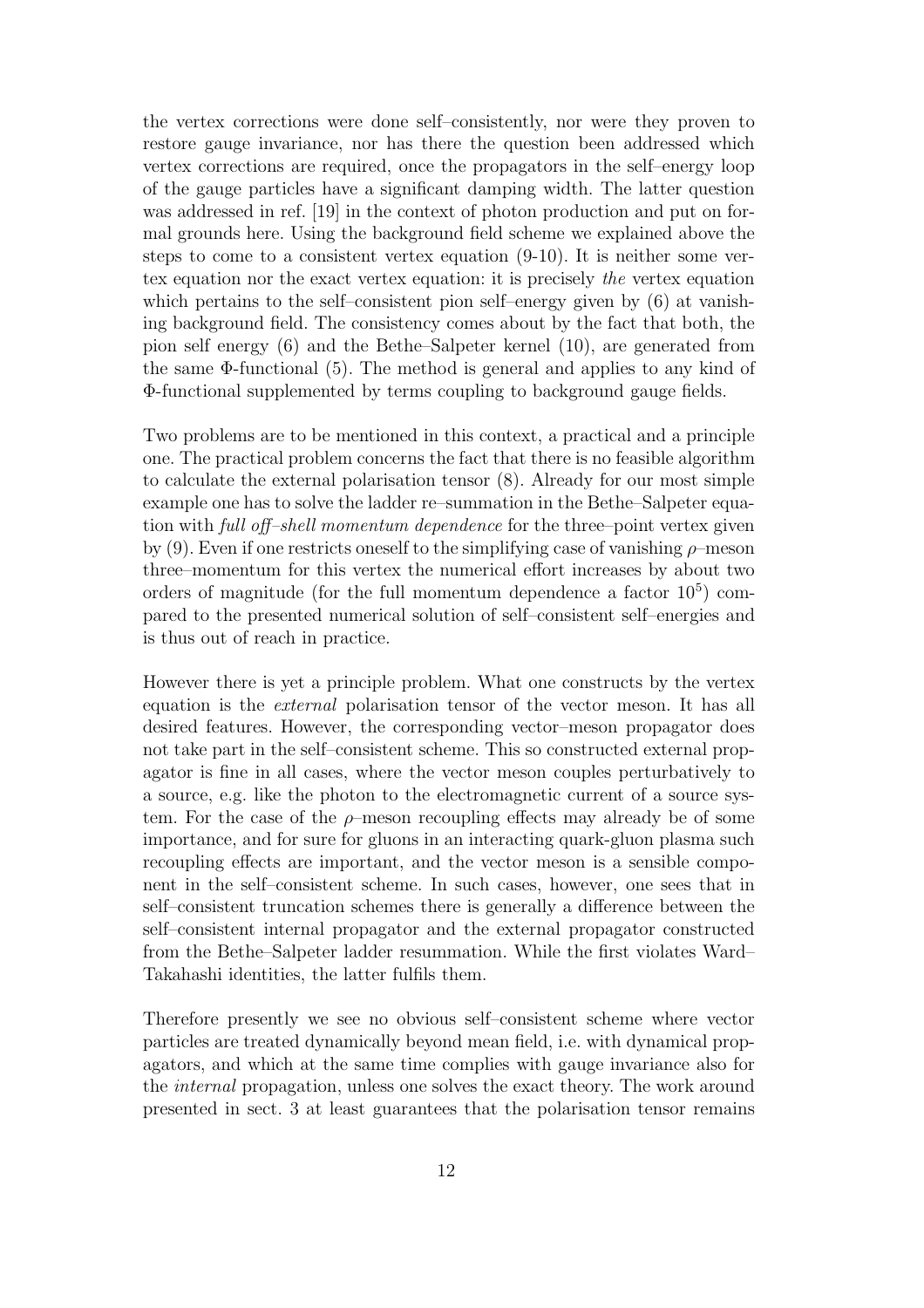four–dimensional transverse and thus no unphysical modes are appearing in the scheme. The problem of renormalisation omitted here is investigated separately using subtracted dispersion relations [18]. Thus for vector particles a fully self–consistent scheme with all the features of the  $\Phi$ –functional, especially to ensure the consistency of dynamical and thermodynamical properties of the calculated propagators together with the conservation laws on both the expectation value and the correlator level remains an open problem.

The self–consistent equilibrium calculations presented here also serve the goal to gain experience about particles with broad damping width aiming towards a transport scheme for particles beyond the quasi–particle limit [32], see also [33–35].

### Acknowledgements

We like to thank G. Baym, B. Friman, Y. Ivanov, E. Kolomeitsev, and D. Voskresensky for helpful discussions. Part of the formal considerations concerning gauge invariance were developed during our stay at the workshop "Non–Equilibrium Non-Equilibrium Dynamics in Quantum Field Theory" at the National Institute of Nuclear Theory at the University of Washington, especially in discussions with E. Mottola.

#### A Decomposition of the polarisation tensor

In spherically symmetric systems the polarisation tensor Π can be decomposed into three components (4–longitudinal (l) and the two 4-transverse components, the longitudinal  $(L)$  and transverse  $(T)$  one)

$$
\Pi^{\mu\nu} = \Pi^{\mu\nu}_l + \Pi^{\mu\nu}_L + \Pi^{\mu\nu}_T \tag{A.1}
$$
\n
$$
\Pi^{\mu\nu} = q^{\mu}q^{\nu}\Pi \tag{A.2}
$$

$$
\Pi_l^{\mu\nu} = -\frac{q^\mu q^\nu}{q^2} \Pi_l \tag{A.2}
$$

$$
\Pi_L^{\mu\nu} = \left(-g^{\mu\nu} - \delta^{\mu\nu} + \frac{q^{\mu}q^{\nu}}{q^2} + \frac{\vec{q}^{\mu}\vec{q}^{\nu}}{\vec{q}^2}\right)\Pi_L
$$
\n(A.3)

$$
\Pi_T^{\mu\nu} = \left(\delta^{\mu\nu} - \frac{\vec{q}^\mu \vec{q}^\nu}{\vec{q}^2}\right) \Pi_T. \tag{A.4}
$$

Here  $\delta^{\mu\nu}$  and  $\vec{q}^{\mu}$  are defined such that the time-components vanish. The spatial part and the 00–component become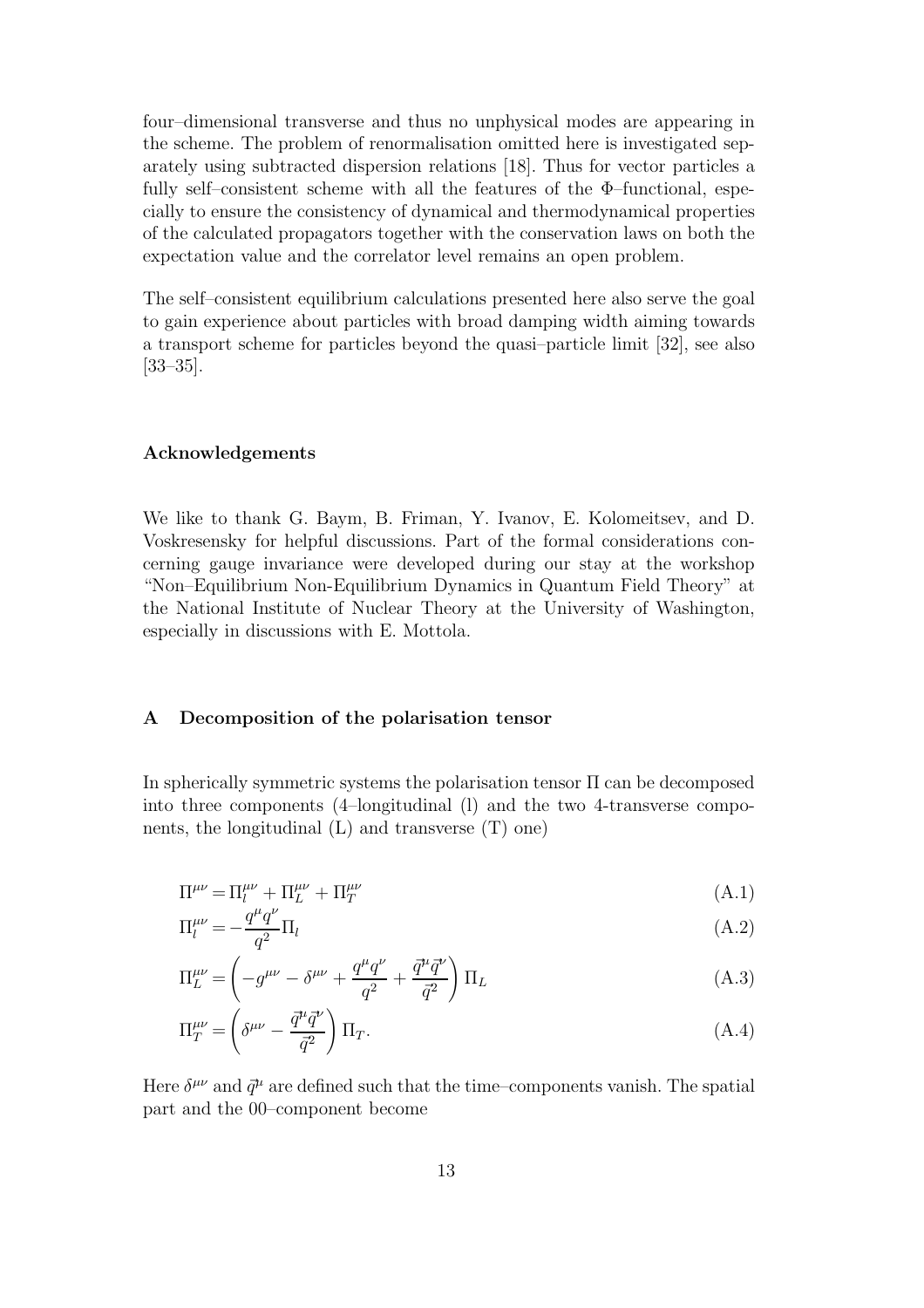$$
\Pi^{ik} = \left(\delta^{ik} - \frac{\vec{q}^i \vec{q}^k}{\vec{q}^2}\right) \Pi_T + \frac{(q^0)^2}{q^2} \frac{q^i q^k}{\vec{q}^2} \Pi_L - \frac{q^i q^k}{q^2} \Pi_l
$$
\n(A.5)

$$
\Pi^{00} = \left(-g^{00} + \frac{(q^0)^2}{q^2}\right) \Pi_L - \frac{(q^0)^2}{q^2} \Pi_l.
$$
\n(A.6)

In terms of the 4– and 3–traces we define

$$
4\Pi_4 = -\operatorname{Tr}_4{\{\Pi^{\mu\nu}\}} = -g_{\mu\nu}\Pi^{\mu\nu} = -\Pi^{00} + \operatorname{Tr}_3{\{\Pi^{ik}\}}
$$
  
=  $\Pi_l + \Pi_L + 2\Pi_T$  (A.7)

$$
3\Pi_3 = \text{Tr}_3\{\Pi^{ik}\} = -g_{ik}\Pi^{ik} = 2\Pi_T + \frac{(q^0)^2}{q^2}\Pi_L - \frac{\vec{q}^2}{q^2}\Pi_l.
$$
 (A.8)

One further can use

$$
\Pi_1 = \frac{p_i p_k}{\bar{q}^2} \Pi^{ik} = \frac{(q^0)^2}{q^2} \Pi_L - \frac{\bar{q}^2}{q^2} \Pi_l.
$$
\n(A.9)

Taking into account the information contained in the two traces  $\Pi_1$  and  $\Pi_3$ , and the condition for 4–dim. transversality,  $\Pi_l = 0$ , a conserved polarisation tensor can be constructed.

# References

- [1] G. Agakishiev, et al., Enhanced Production of Low-Mass Electron Pairs in 200 GeV/Nucleon S-Au Collisions at the CERN Super Proton Synchrotron, Phys. Rev. Lett. 75 (1995) 1272.
- [2] P. Wurm, et al., New Results from NA45/CERES, Nucl. Phys. A590 (1995) 103c–116c.
- [3] R. J. Porter, et al., Dielectron Cross Section Measurements in Nucleus-Nucleus Reactions at 1.0 A GeV, Phys. Rev. Lett. 79 (1997) 1229–1232.
- [4] C. Gale, J. I. Kapusta, Vector Dominance Model at Finite Temperature, Nuclear Physics B357 (1991) 65.
- [5] R. Rapp, J. Wambach, Chiral symmetry restoration and dileptons in relativistic heavy-ion collisions, preprint: hep-ph/9909229 (1999).
- [6] M. Herrmann, B. L. Friman, W. Nörenberg, Properties of rho mesons in nuclear matter, Nucl. Phys. A560 (1993) 411–436.
- [7] R. Rapp, G. Chanfray, J. Wambach, Rho meson propagation and dilepton enhancement in hot hadronic matter, Nucl. Phys. A617 (1997) 472–495.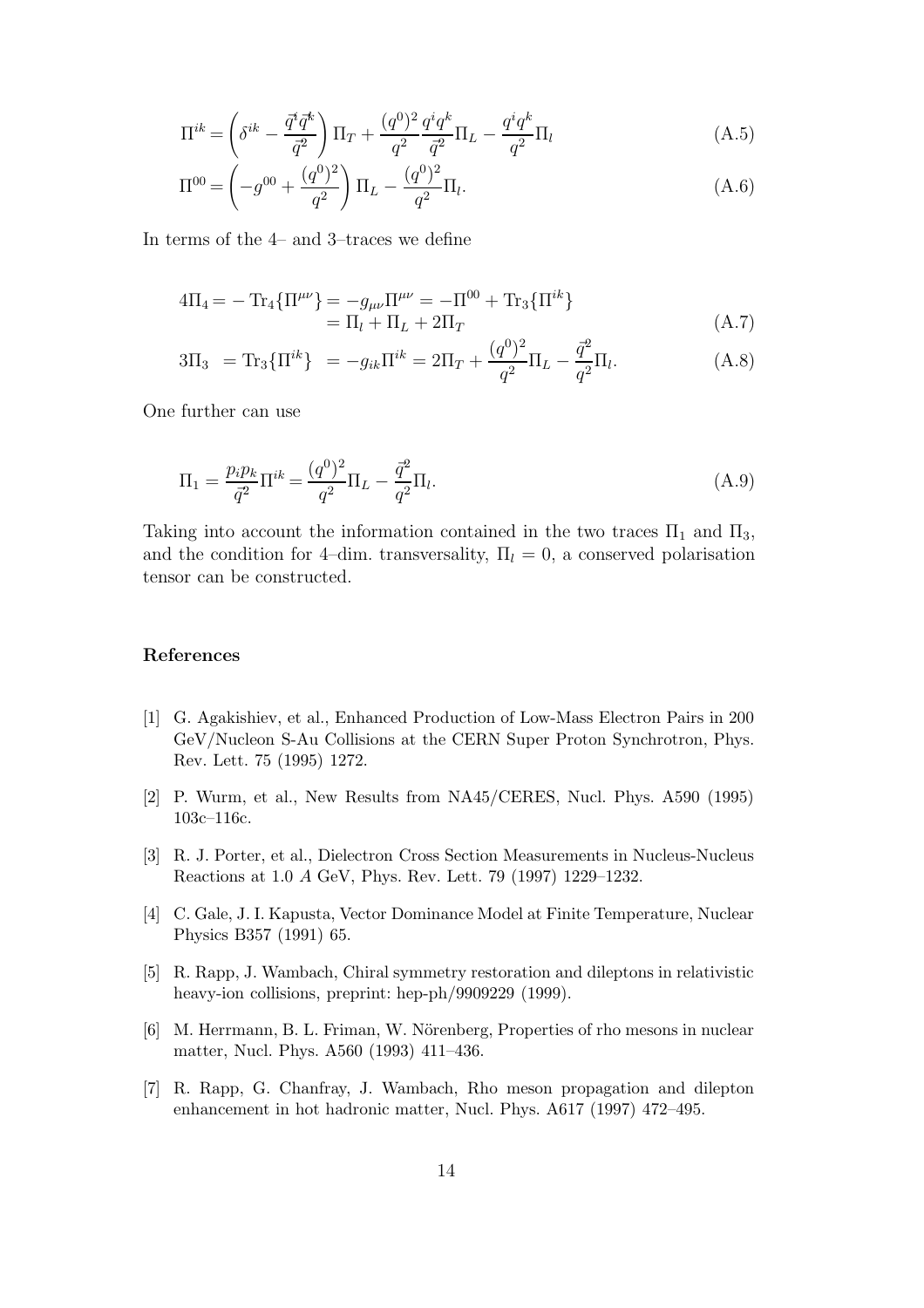- [8] R. Rapp, J. Wambach, Low mass dileptons at the cern-sps: Evidence for chiral restoration?, Eur. Phys. J. A6 (1999) 415–420.
- [9] M. Urban, M. Buballa, R. Rapp, J. Wambach, Momentum dependence of the pion cloud for rho mesons in nuclear matter, Nucl. Phys. A641 (1998) 433.
- [10] R. Rapp, M. Urban, M. Buballa, R. Rapp, J. Wambach, A microscopic calculation of photoabsorption cross sections on protons and nuclei, Phys. Lett. B417 (1998) 1.
- [11] R. Rapp, C. Gale,  $\rho$  properties in a hot meson gas, Phys. Rev. C60 (1999) 024903.
- [12] M. Urban, M. Buballa, R. Rapp, J. Wambach, Modifications of the rho meson from the virtual pion cloud in hot and dense matter, Nucl. Phys. A673 (2000) 357.
- [13] N. M. Kroll, T. D. Lee, B. Zumino, Neutral Vector Mesons and the Hadronic Electromagnetic Current, Phys. Rev. 157 (1967) 1376.
- [14] J. Luttinger, J. Ward, Ground-State Energy of a Many-Fermion System II, Phys. Rev. 118 (1960) 1417.
- [15] G. Baym, Self-Consistent Approximations in Many-Body Systems, Phys. Rev. 127 (1962) 1391.
- [16] M. Cornwall, R. Jackiw, E. Tomboulis, Effective Action for Composite Operators, Phys. Rev. D10 (1974) 2428.
- [17] Y. B. Ivanov, J. Knoll, D. N. Voskresensky, Self-Consistent Approximations to Non-equilibrium Many-Body Theory, Nucl. Phys. A657 (1999) 413.
- [18] H. van Hees, J. Knoll, Renormalization of self-consistent approximations, in preparation (2000).
- [19] J. Knoll, D. Voskresensky, Classical and Quantum Many-Body Description of Bremsstrahlung in Dense Matter (Landau-Pomeranchuk-Migdal Effect), Annals of Physics 249 (1996) 532.
- [20] C. Becchi, A. Rouet, R. Stora, Renormalization of Gauge Theories, Annals of Physics 98 (1976) 287.
- [21] I. V. Tyutin, E. S. Fradkin, Sov. Journ. Phys. 16 (1972) 835.
- [22] E. Braaten, Diagnosis and treatment of the plasmon problem of hot QCD, Nucl. Phys. Proc. Suppl. 23A (1991) 351–361.
- [23] R. D. Pisarski, Resummation and the gluon damping rate in hot QCD, Nucl. Phys. A525 (1991) 175–188.
- [24] J.-P. Blaizot, E. Iancu, Kinetic theory and quantum electrodynamics at high temperature, Nucl. Phys. B390 (1993) 589–620.
- [25] R. Jackiw, V. P. Nair, High temperature response functions and the nonabelian Kubo formula, Phys. Rev. D48 (1993) 4991–4998.